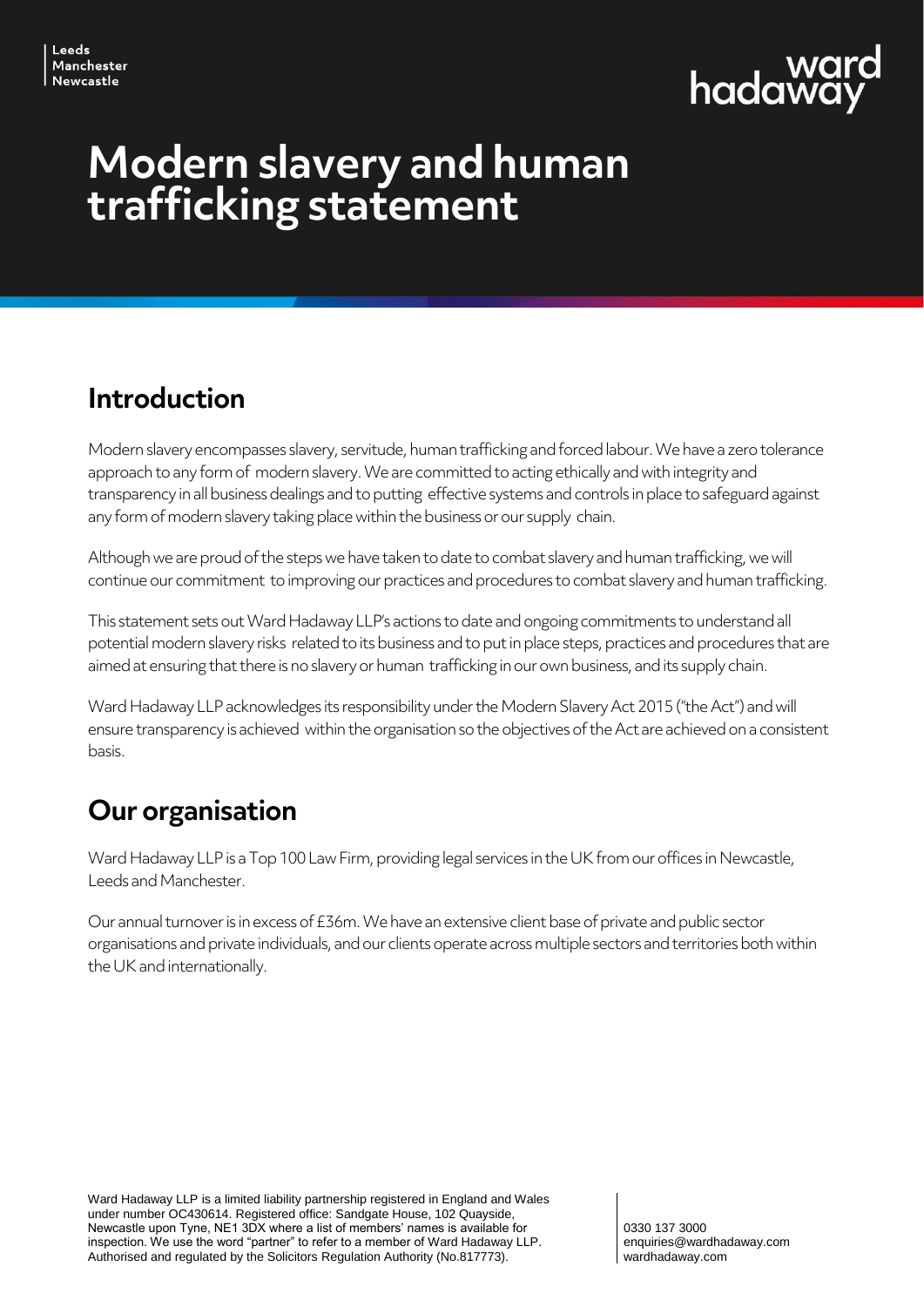## **Our policy on slavery and human trafficking**

Ward Hadaway LLP is committed to acquiring goods and services for its use without causing harm to others.

Ward Hadaway LLP will make reasonable endeavours to ensure all employees and agents within our supply chains are not subject to any form of forced, compulsory/ bonded labour or human trafficking and that they are paid in line with the national minimum wage.

All members of staff have a personal responsibility for the successful prevention of slavery and human trafficking with the HR and Risk and Compliance teams taking responsibility lead for overall compliance.. This statement and associated documentation will be reviewed annually.

The following Ward Hadaway LLP Policies and Procedures support the Firm's compliance with the Act:

- Recruitment Policy
- Equality, Diversity and Anti-Discrimination Policy
- Whistleblowing Procedure

#### **Our supply chains**

We have zero tolerance to slavery and human trafficking. We expect all those in our supply chain and contractors to comply with our values.

Our supply chain is not complex, and consists largely of the purchase of services and goods to support the delivery of our services (such as IT and software, maintenance and facilities, and equipment and materials). The vast majority of our suppliers are UK businesses.

In general, potential areas of risk include:

- Recruitment
- Security Services
- Food & Catering Services
- Construction / Building Services
- Cleaning
- Stationery and Office Equipment
- Uniforms

When procuring goods, works and services, Ward Hadaway LLP will ensure that suppliers are required to prove a high level of corporate social responsibility by asking all suppliers to provide information on their compliance with the Modern Slavery Act during the selection process.